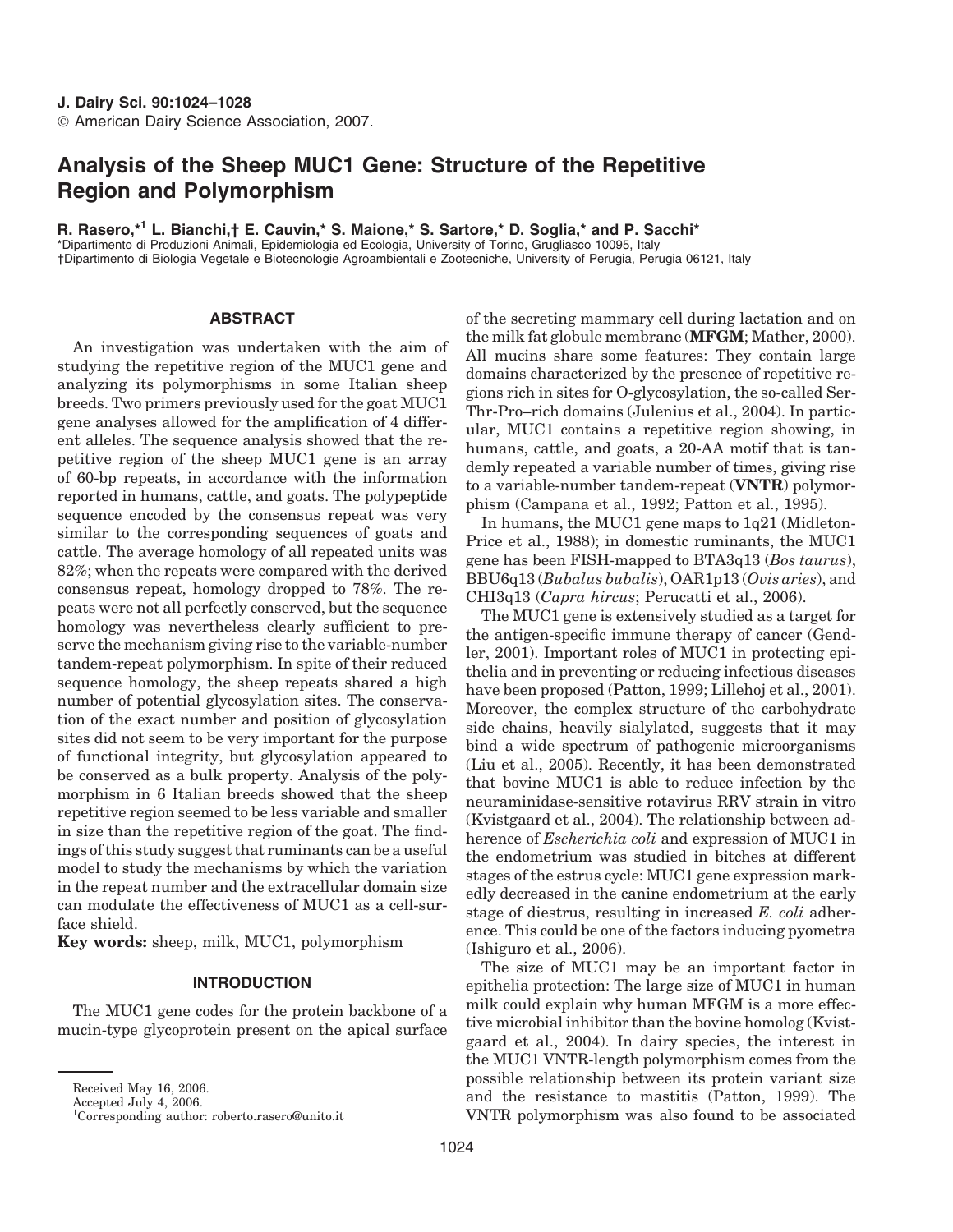with yield, health, and reproductive traits in Holstein cows (Hens et al., 1995).

In previous investigations, the MUC1 gene repetitive region and its polymorphism in cattle and goats was analyzed (Rasero et al., 2002; Sacchi et al., 2004). However, information concerning the MUC1 gene in sheep is still lacking. The present investigation was undertaken with the aim of studying the repetitive region of the MUC1 gene and analyzing its polymorphism in some Italian sheep breeds.

## **MATERIALS AND METHODS**

## *Sampling and DNA Extraction*

Blood samples were collected from 206 individuals belonging to 7 Italian sheep breeds (38 Biellese, 38 Frabosana, 30 Langhe, 24 Savoiarda, 30 Sambucana, 20 Sopravissana, and 26 Tacola). Genomic DNA was obtained from 200  $\mu$ L of whole blood using the Nucleo Spin Blood Quick Pure method (Macherey-Nagel GmbH, Düren, Germany). Thirty individual milk samples from Langhe sheep were also collected.

#### *PCR Amplification*

Amplifications were carried out on a GeneAMP PCR System 2400 thermal cycler (Applied Biosystems, Foster City, CA) using the primer set PG4 and PG9, derived from the goat MUC1 gene sequences flanking the repetitive region (Sacchi et al., 2004). A GC-rich solution was added to improve the reaction.

The FastStart Taq DNA Polymerase (Roche Applied Science, Penzberg, Germany) was used under the following conditions: a denaturation step at 95°C for 10 min, 10 cycles at 95°C for 30 s, 62°C for 30 s, and 72°C for 2 min 30 s, followed by 30 cycles at  $95^{\circ}$ C for 30 s, 55°C for 30 s, and 72°C for 2 min 30 s. A final extension step of 72°C for 7 min was carried out for all reactions. Amplified fragments were separated by agarose gel electrophoresis.

### *Sequencing Strategy*

Some PCR fragments were purified by the QIAquick Gel Extraction Kit (Qiagen, Hilden, Germany) and cloned into the pDrive Cloning Vector using the Qiagen PCR Cloning Kit (Qiagen). The fragments were cycle sequenced using an ABI Prism 310 Genetic Analyzer (Applied Biosystems) by the dideoxy chain termination method with fluorescence dye terminators (Applied Biosystems). Sequencing on both strands was performed using the 2 vector primers as well as the PG4 and PG9 primers. The sequences obtained were compared and



**Figure 1.** Agarose gel electrophoresis of PG4–PG9 PCR products from individual sheep samples. Lane 1, 1-kb DNA ladder, from bottom 750 bp, 1 kb, 1.5 kb, 2 kb, 2.5 kb, 3 kb, 3.5 kb, and so on; lane 2, MUC1 2/3; lane 3, MUC1 3/4; lane 4, MUC1 2/3; lane 5, MUC1 2/2; lane 6, MUC1 2/4; lane 7, MUC1 1/3; lane 8, MUC1 3/3.

aligned by the Clustal W program (Thompson et al., 1994).

#### *Sequence Analysis*

The repetitive region structure and the coding sequence were predicted by alignment with the bovine (GenBank AF399757) and the caprine (GenBank AY388993 and AY388994) sequences. The corresponding peptides were deduced by the GENSCAN program (Burge and Karlin, 1997). Prediction and structural characterization of O-glycosylation sites were performed using the approach suggested by Julenius et al. (2004; http://www.cbs.dtu.dk/services/NetOGlyc/).

#### *SDS-PAGE Analysis of MUC1*

Fat globules were obtained from individual Langhe milk samples by centrifugation and the MFGM were purified by repeated ethanol–ether extractions (Sacchi et al., 1995). All samples were analyzed by SDS-PAGE on 4 to 15% gradient Ready Gel Precast gels (Bio-Rad, Hercules, CA). The MUC1 fractions were identified using protocols by Sacchi et al. (1995).

## **RESULTS AND DISCUSSION**

# *PCR Amplification*

Analysis of the 206 sheep samples allowed the overall identification of 4 different fragments of approximately 1,500 bp on agarose gel electrophoresis (Figure 1). Each individual sheep showed 1 or 2 bands, in accordance with the polymorphic model previously deduced for the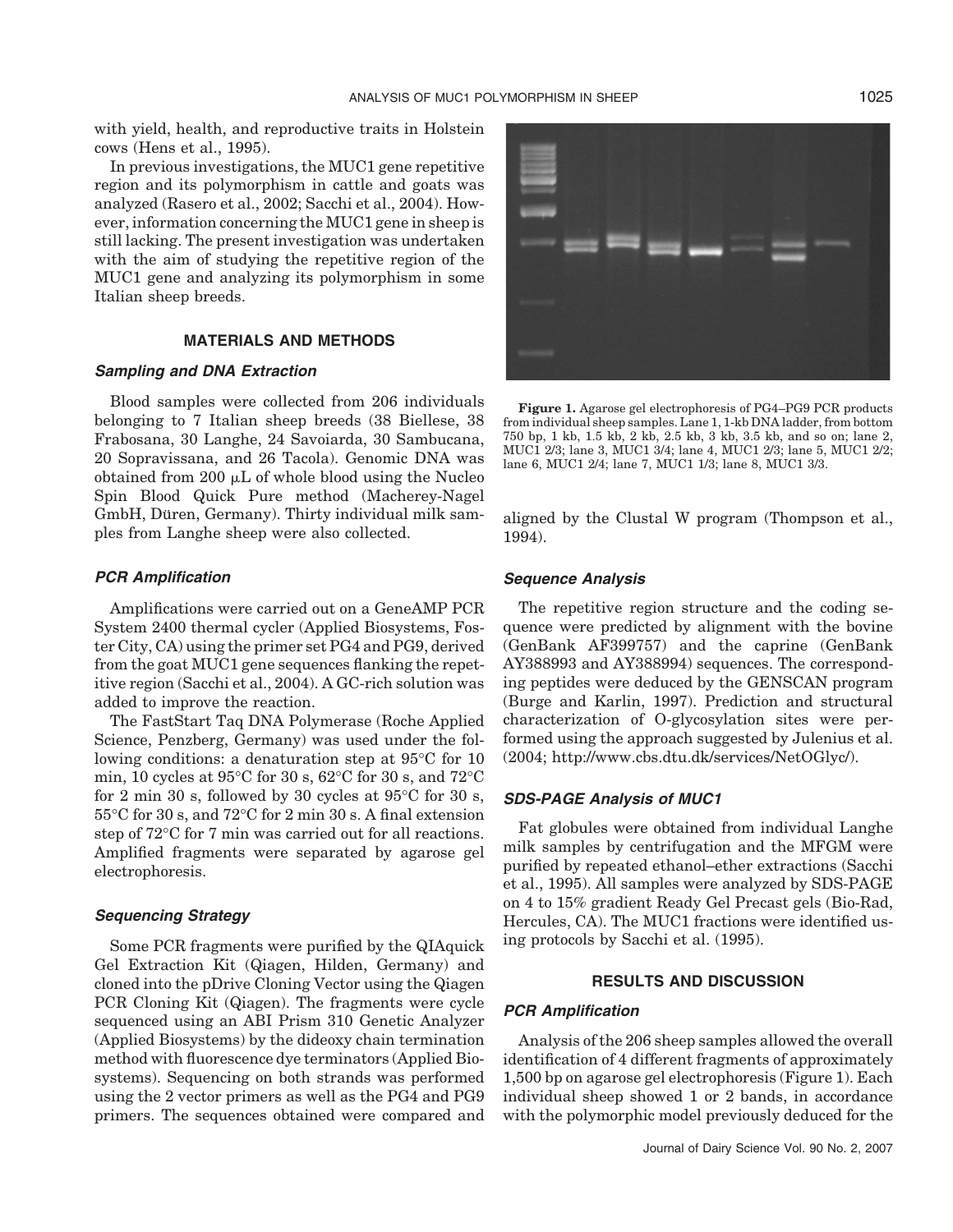

**Figure 2.** Alignment of sheep, goat, and bovine MUC1 repeat consensus sequences.

human, bovine, and caprine MUC1 genes. Therefore, we called these fragments alleles 1, 2, 3, and 4, in descending order of electrophoretic mobility.

#### *Cloning and Sequence Analysis*

The following pairs of nonoverlapping sequences were obtained: GenBank DQ389165S1 and GenBank DQ389165S2 for allele 1, GenBank DQ389166S1 and GenBank DQ389166S2 for allele 2, GenBank DQ389167S1 and GenBank DQ389167S2 for allele 3, and GenBank DQ389168S1 and GenBank DQ389168S2 for allele 4. It was not possible to obtain 2 overlapping sequences from the PG4 and PG9 primers because of the length of the fragments. Also, it was not possible to choose more internal primers because of the presence of a repetitive structure.

The alleles contained a repetitive region and 2 unique-sequence flanking regions. The sequences of the 2 flanking regions were identical in the 4 sequenced fragments. The 5′ end sequence showed 90 and 95% homology with the portion identified upstream from repetitive regions in cattle and goats, respectively. The 3′ end showed homology equal to 91 and 99% with the portion identified downstream from the repetitive region in cattle and goats, respectively.

Analysis of the repetitive region showed an array of 60-bp units tandemly repeated as in humans, cattle, and goats. The average homology of all repeated units with the derived consensus sequence was 87%. The repeats were not all perfectly conserved, but the sequence homology was clearly sufficient to preserve the mechanism giving rise to the VNTR polymorphism.

A certain degree of homology is necessary for the repeats to recognize each other during the generation of alleles of different length. In fact, the most polymorphic MUC1 genes are found in species showing the greatest conservation of repeats (Olsen, 1999). In mice, no MUC1 gene polymorphism was found and a homology of 75% was observed, whereas the most polymorphic MUC1 gene was found in humans (30 different alleles among 69 random individuals), where repeats shared 97 to 100% homology (Gendler et al., 1988; Spicer et al., 1991).

Ruminants hold a middle-ranking position. In goats, the repeats are highly conserved (95% homology), and

15 different alleles were observed in 178 animals belonging to 6 Italian breeds (Sacchi et al., 2004), whereas only 4 alleles were found in the present investigation in 206 individual sheep belonging to 7 breeds. The sheep repeat consensus sequence differs from the sequences of goats and cattle by 2 and 4 nucleotides, respectively, so the degree of homology between sheep and goats is 97% and that between sheep and cattle is 93% (Figure 2).

The 4 allele sequences discussed previously were used to deduce the corresponding peptides. It was possible to obtain 39 individual peptide repeats showing an average homology of 82%; when the repeats were compared with the derived consensus repeat, homology dropped to 78% (Figure 3). Overall, only 3 residues were 100% conserved, specifically the Ser at positions 5 and 17, and the Arg at position 19. On the other hand, the alignment of 38 repeats from 3 different bovine alleles showed that as many as 12 residues were perfectly conserved (Rasero et al., 2002).

O-Glycosylation sites were predicted for the 4 alleles and were validated by alignment with the complete bovine MUC1 primary structure (GenBank L41543 and GenBank AF399757). Sheep predicted peptides were shorter than the complete native mucin backbone, and the analysis of partial sequences could produce unreliable results, particularly at the ends of fragments. This comparative approach seemed to be quite accurate owing to the highly conserved MUC1 core structure in the nonrepetitive flanking regions. All Ser–Thr residues are recognized as potential glycosylation sites.

In spite of their reduced sequence homology, the sheep repeats shared a high number of potential glycosylation sites, because the presence of Ser, Thr, and Pro were highly conserved across the repeats from the different alleles. The function of mucin-type glycosylation is to protect the protein from cleavage, to make it bind more water, and to be stiffer and extended. The conservation of the exact number and position of glycosylation sites does not seem to be very important for the purpose of the functional integrity of the mucin, but the level of glycosylation would be conserved as a bulk overall property (Julenius et al., 2004). This does not exclude the possibility that individual sites may be highly conserved, as evidenced by the Ser found at positions 5 and 17 of the repeat unit (Figure 3).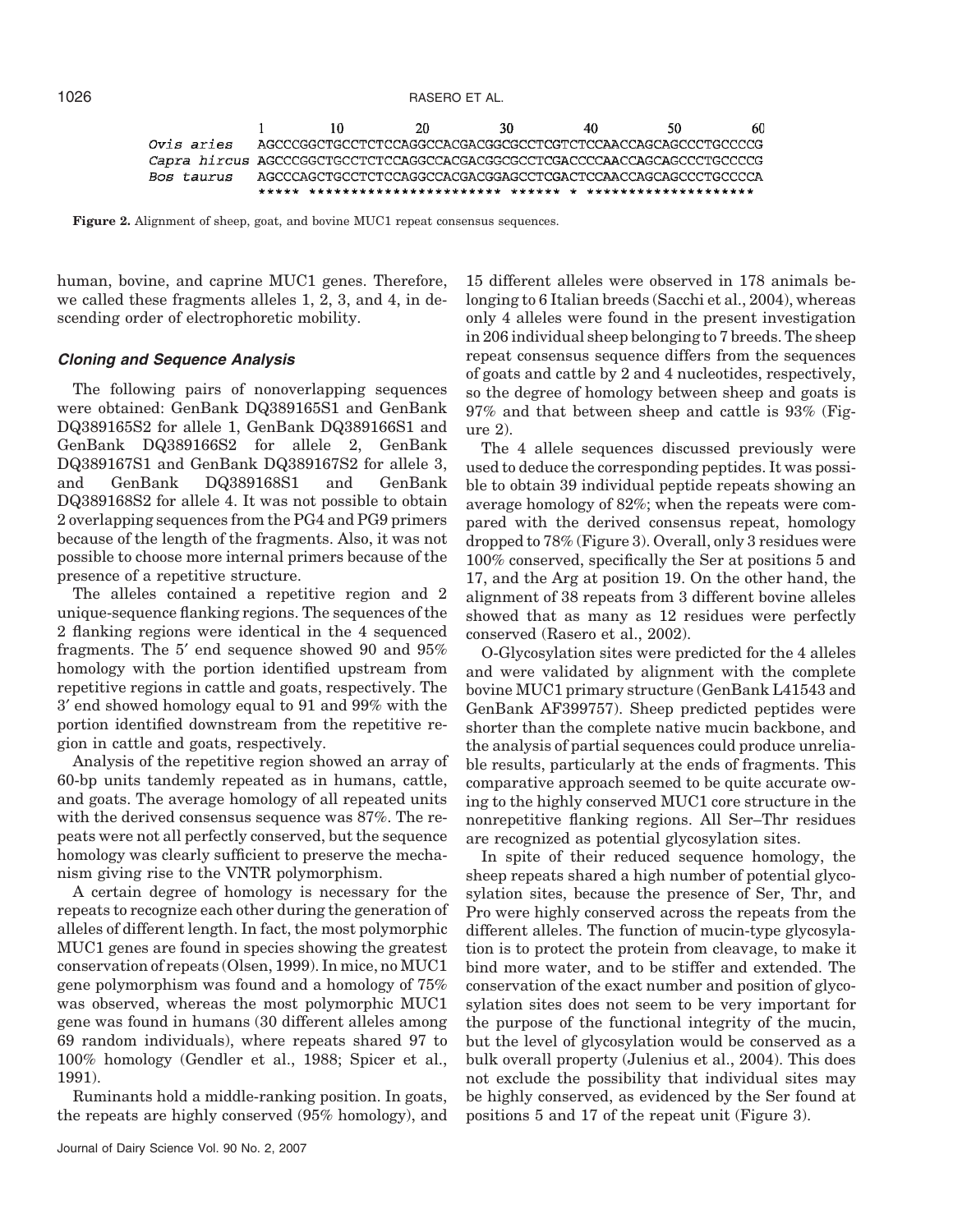|                                                                                              |  |  |  |  |  |  |  | 1 2 3 4 5 6 7 8 9 10 11 12 13 14 15 16 17 18 19 20                              |  |  |  |
|----------------------------------------------------------------------------------------------|--|--|--|--|--|--|--|---------------------------------------------------------------------------------|--|--|--|
| Ovis aries                                                                                   |  |  |  |  |  |  |  | Ser Pro Ala Ala Ser Pro Gly His Asp Gly Ala Ser Ser Pro Thr Ser Ser Pro Ala Pro |  |  |  |
| Capra hircus Ser Pro Ala Ala Ser Pro Gly His Asp Gly Ala Ser Thr Pro Thr Ser Ser Pro Ala Pro |  |  |  |  |  |  |  |                                                                                 |  |  |  |
| Bos taurus                                                                                   |  |  |  |  |  |  |  | Ser Pro Ala Ala Ser Pro Gly His Asp Gly Ala Ser Thr Pro Thr Ser Ser Pro Ala Pro |  |  |  |

**Figure 3.** Alignment of sheep, goat, and bovine polypeptide consensus sequences.

The alignment of the deduced consensus repeats of the different ruminant species showed that the sheep consensus sequence was very similar to the homologs of cattle and goats, because they shared 95% of their AA, that is, 19 of 20 residues (Figure 3). The observed substitution involved the presence of Thr rather than Ser in position 13 but only in 51% of the repeats. This substitution did not change the functional significance of the residue.

#### *Polymorphism Analysis*

On the basis of the sequence analyses, the differences observed in individual sheep were in accordance with the VNTR model assessed in other species. A size of approximately 1,500 bp, corresponding to 21 repeats, was estimated for allele 3. The differences between alleles could not be directly computed as the number of repeats. In fact, the repetitive region was not completely sequenced because of its size. Thus, an estimate of allelic differences was attempted using a heterozygous reference sample from cattle with alleles differing for 3 repeats (Figure 4). Sheep alleles 1, 2, 3, and 4 differ from each other in 1 repeat unit. The proposed PCR protocol was efficient for the analysis of sheep MUC1 polymorphisms, allowing a single repeat unit difference between alleles to be detected.

The number of alleles, observed heterozygosity, and allele frequencies for each breed, analyzed by the PCR protocol developed, are reported in Table 1. All sheep breeds showed a low degree of polymorphism, with a mean heterozygosity of 0.26. Allele 3 was by far the predominant allele among all breeds. Allele 1 was rare and was found only in one heterozygous Tacola sheep.

In Italian goat breeds, the same primer set allowed for the identification of 15 different alleles ranging from 1,500 to 3,000 bp, with a mean heterozygosity value of 0.8 across 6 breeds (Sacchi et al., 2004). Therefore, the sheep repetitive region seemed to be, on average, less variable and smaller in size than that of the goat. In this respect, sheep mucin was more similar to bovine mucin, which showed only 5 alleles, although their frequencies were more evenly distributed (Sacchi et al., 1995).

# *SDS-PAGE Analysis of MUC1*

Small individual differences in mobility were observed in the SDS-PAGE analysis. The resulting electrophoretic pattern did not allow us to differentiate the protein variants identified at the DNA level. A single repeat unit difference, corresponding to 20 AA residues, appeared too weak and was not clearly detectable. In addition, variation in SDS-PAGE mobility of the mucin bands may not depend exclusively on the diversity of the polypeptide size, but also on the variable number and structure of the carbohydrate side chains (Patton and Patton, 1990).

## **CONCLUSIONS**

The sheep MUC1 gene contained a repetitive region of 60 bp units. The motif was tandemly repeated for a variable number of times in individual molecules, giv-



**Figure 4.** Agarose gel electrophoresis of PG4–PG9 PCR products from individual sheep samples. Lanes 1 and 6, 1-kb DNA ladder, from bottom 750 bp,  $\hat{1}$ kb,  $1.\bar{5}$ kb,  $2$ kb,  $2.5$ kb,  $3$ kb,  $3.5$ kb, and so on; lane 2, reference sample from a MUC1 heterozygous bovine showing alleles differing for 3 repeats; lane 3, MUC1 heterozygous sheep showing alleles differing for 2 repeats (MUC1 2/4); lane 4, sheep MUC1 heterozygous 2/3; lane 5, sheep MUC1 heterozygous 1/3.